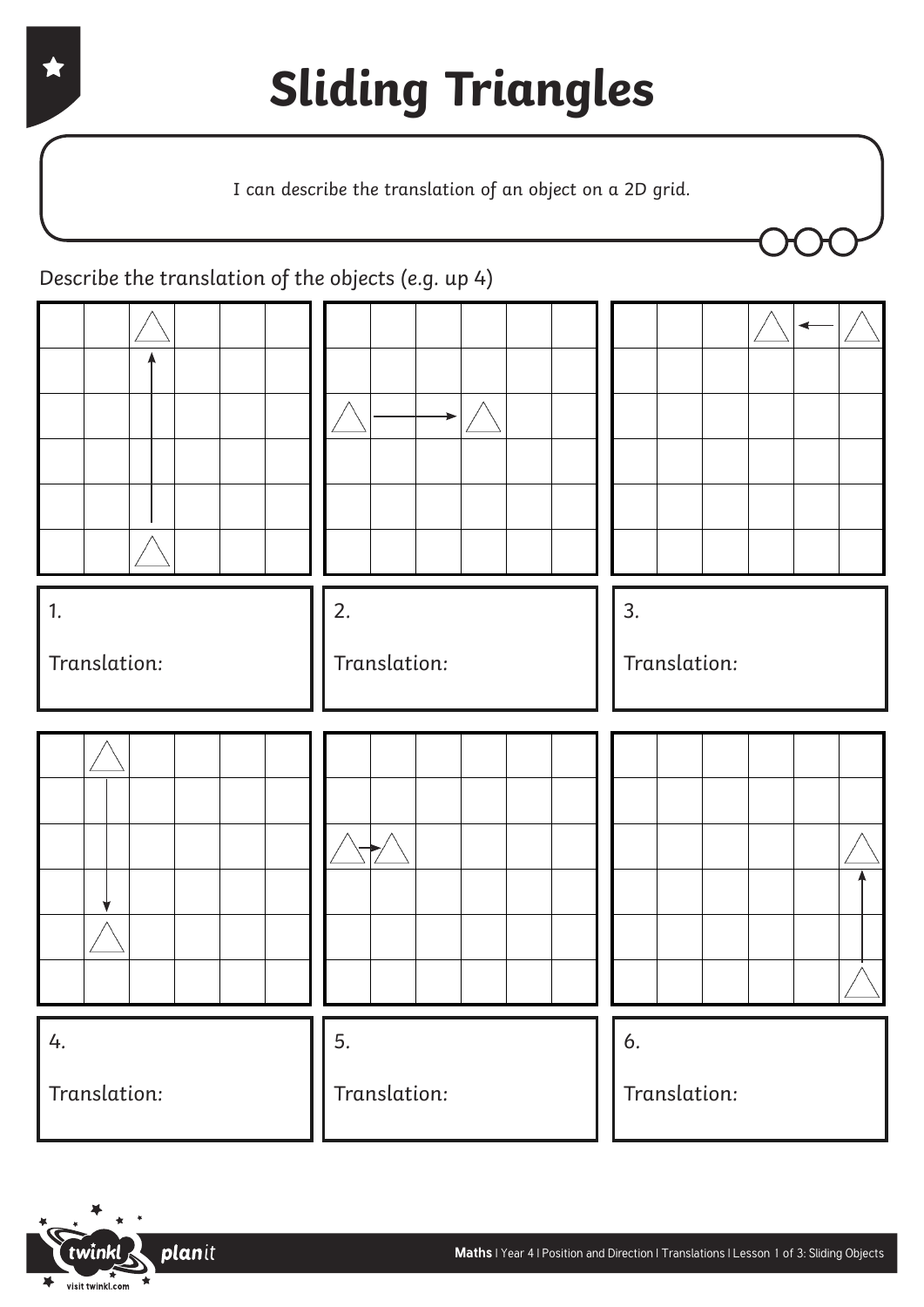I can describe the translation of an object on a 2D grid.



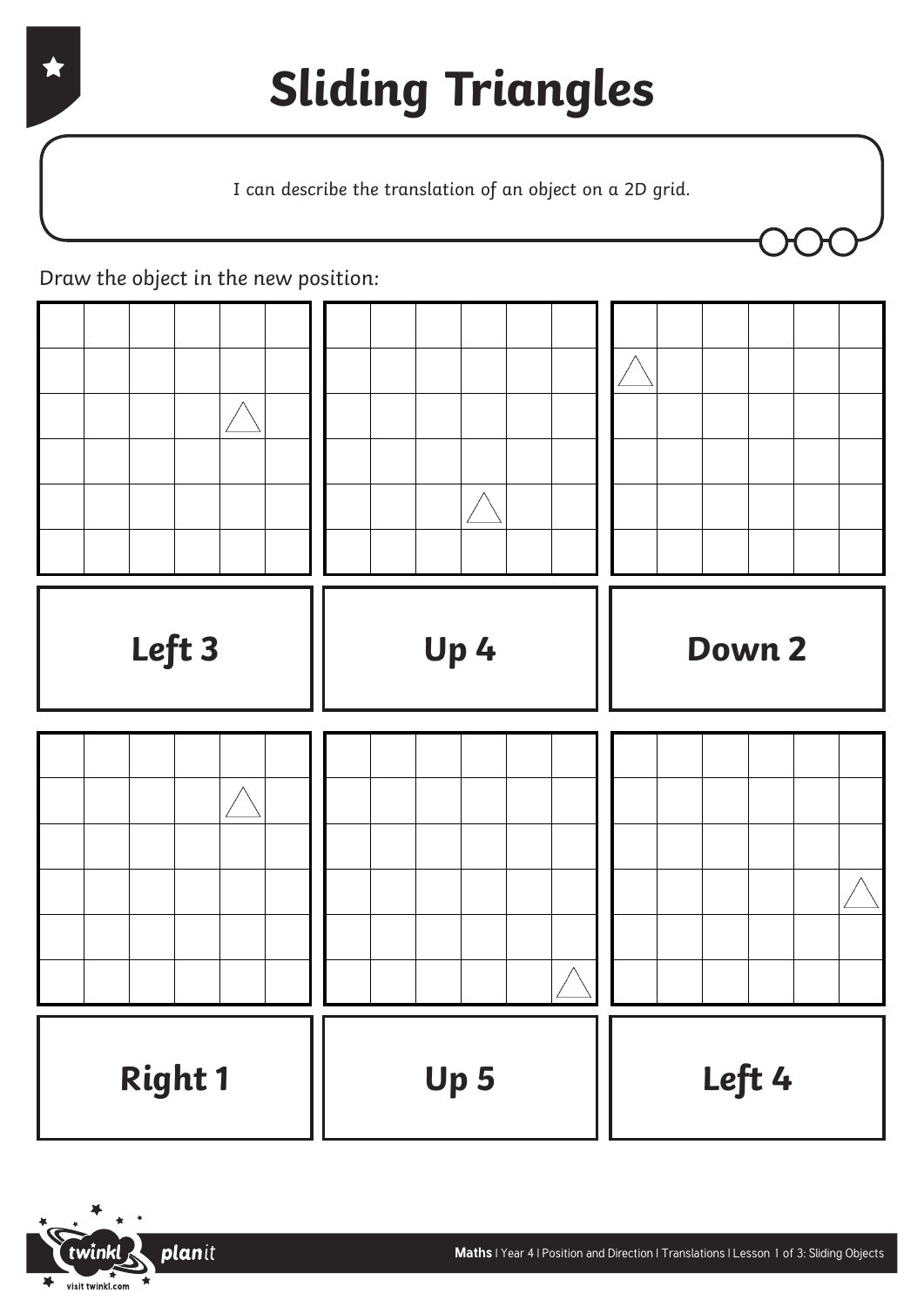

I can describe the translation of an object on a 2D grid.



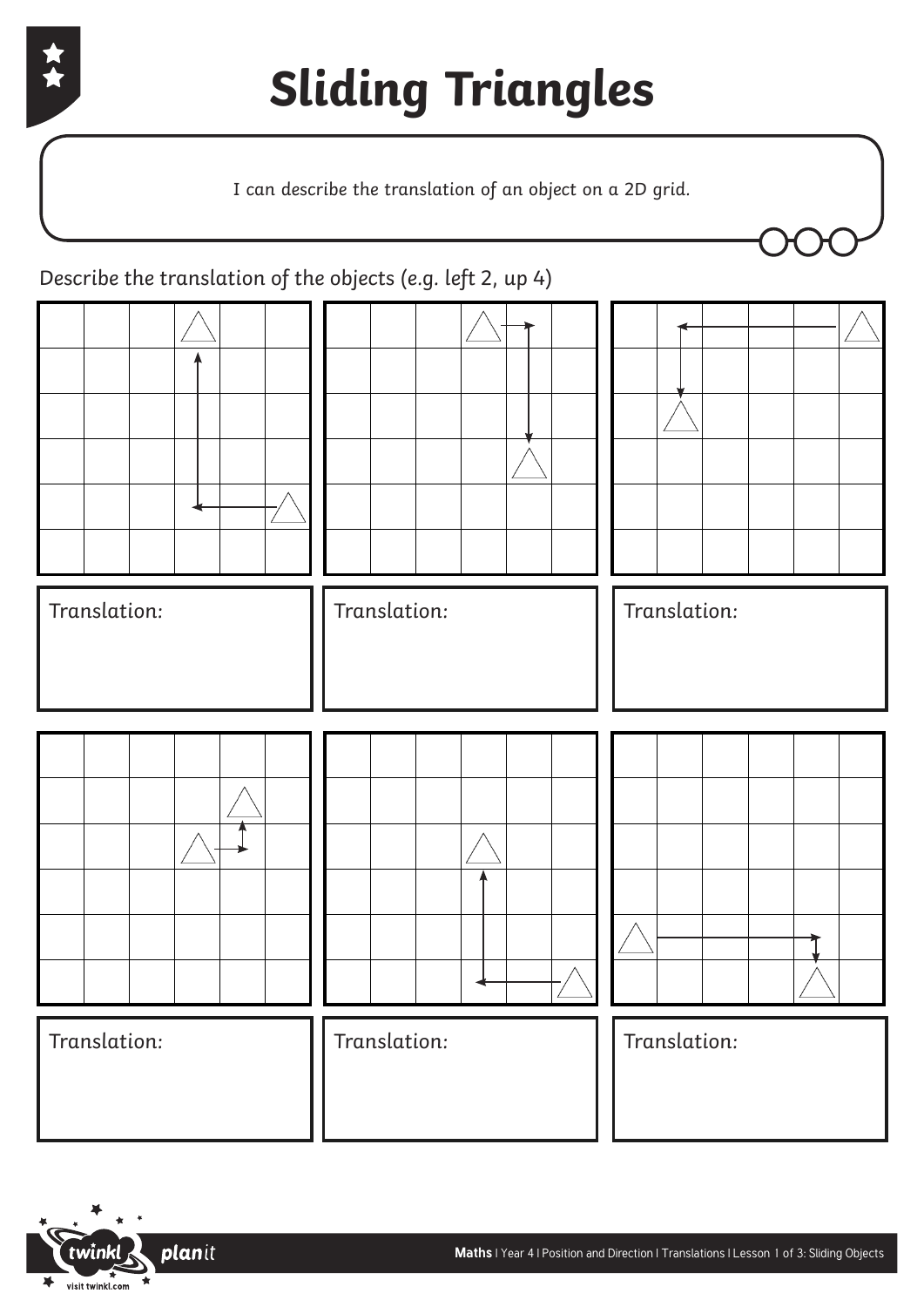

I can describe the translation of an object on a 2D grid.



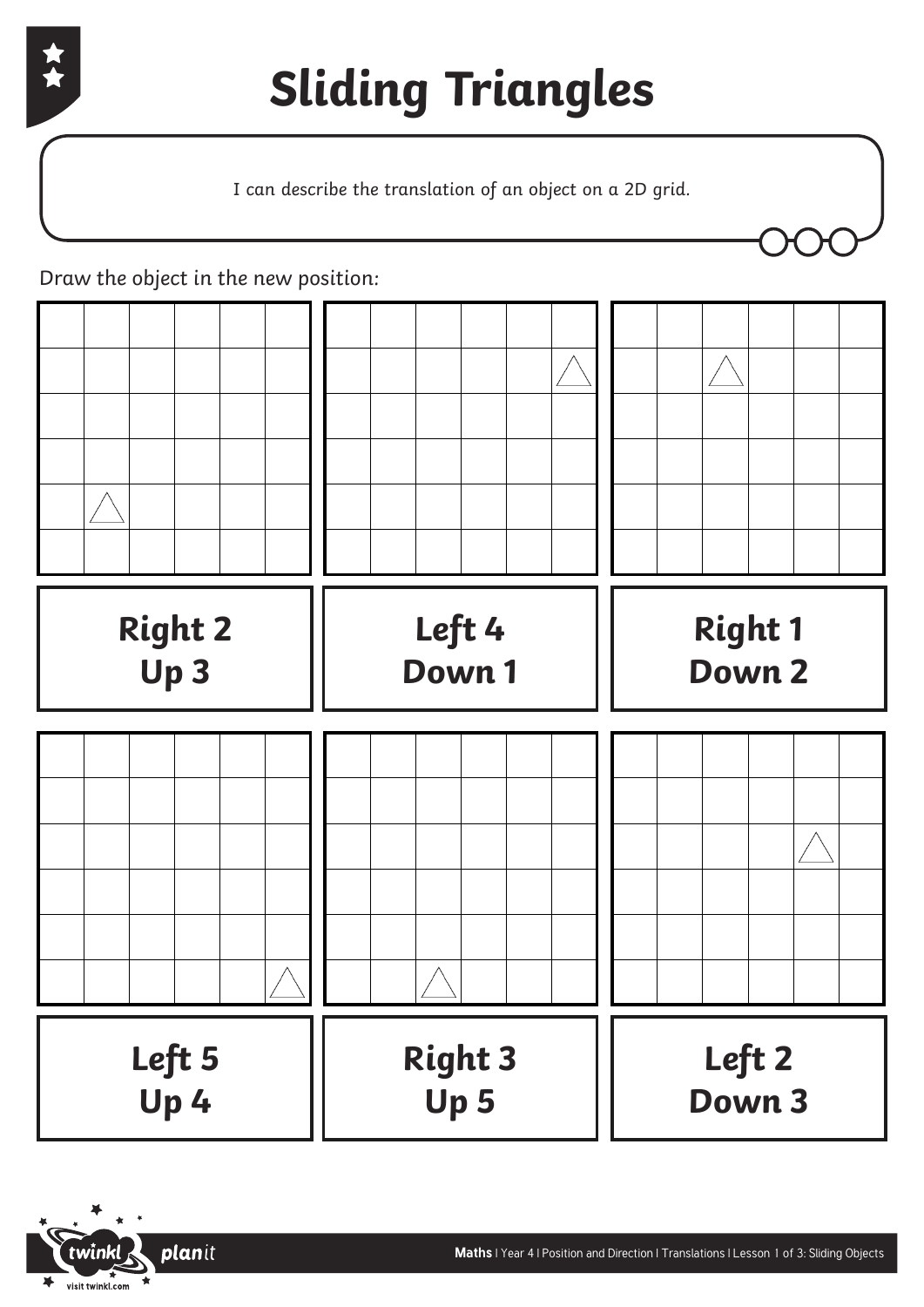

I can describe the translation of an object on a 2D grid.

| Describe the translation of the objects (e.g. left 4, up 6) |              |              |
|-------------------------------------------------------------|--------------|--------------|
|                                                             |              |              |
| Translation:                                                | Translation: | Translation: |
|                                                             |              |              |
| Translation:                                                | Translation: | Translation: |

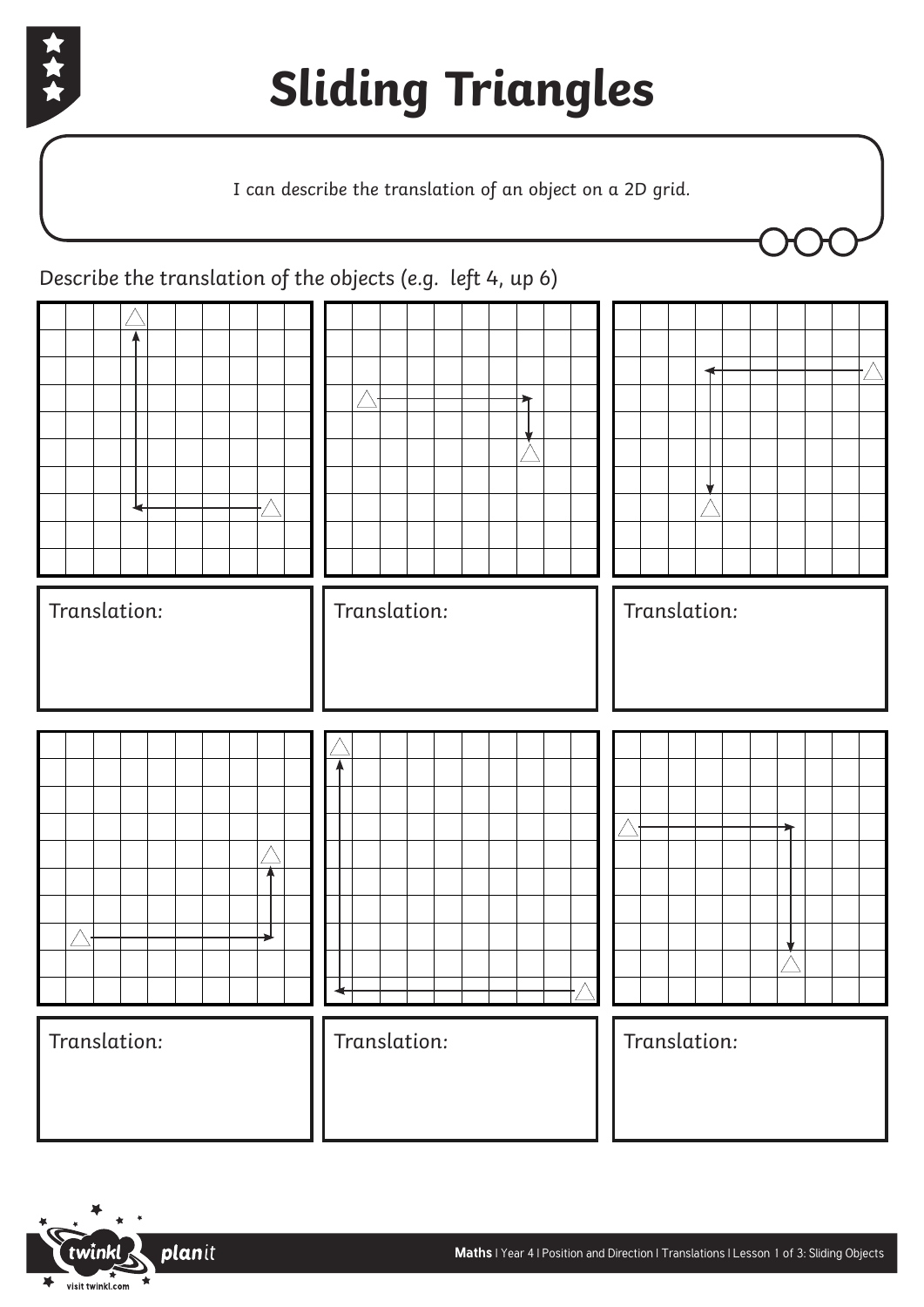

I can describe the translation of an object on a 2D grid.



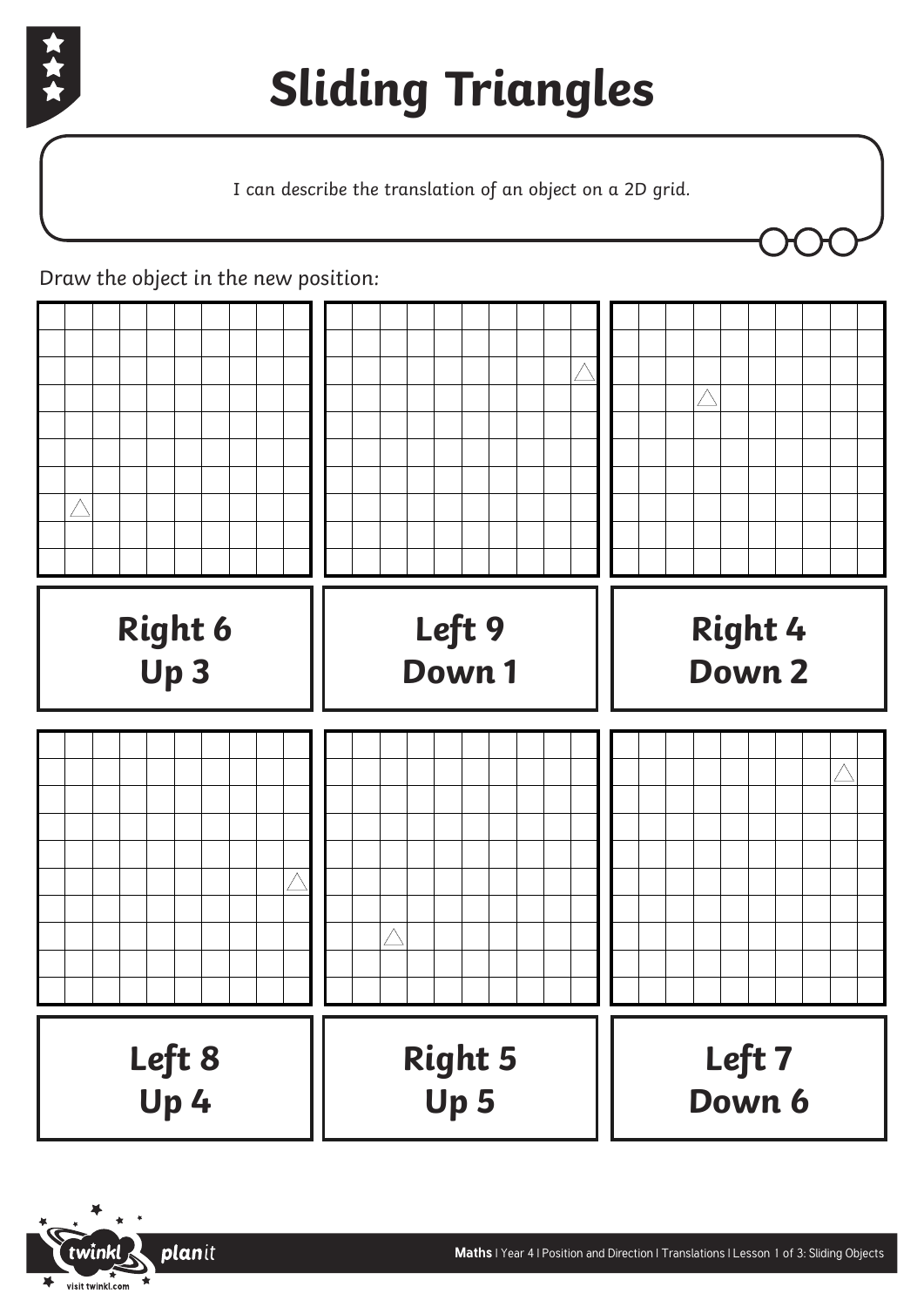#### Sliding Triangles **Answers**

I can describe the translation of an object on a 2D grid.

| 1. Up 5   | 2. Right 3 | 3. Left 2 |
|-----------|------------|-----------|
| 4. Down 4 | 5. Right 1 | 6. Up 3   |

Draw the object in the new position:

visit twinkl.com

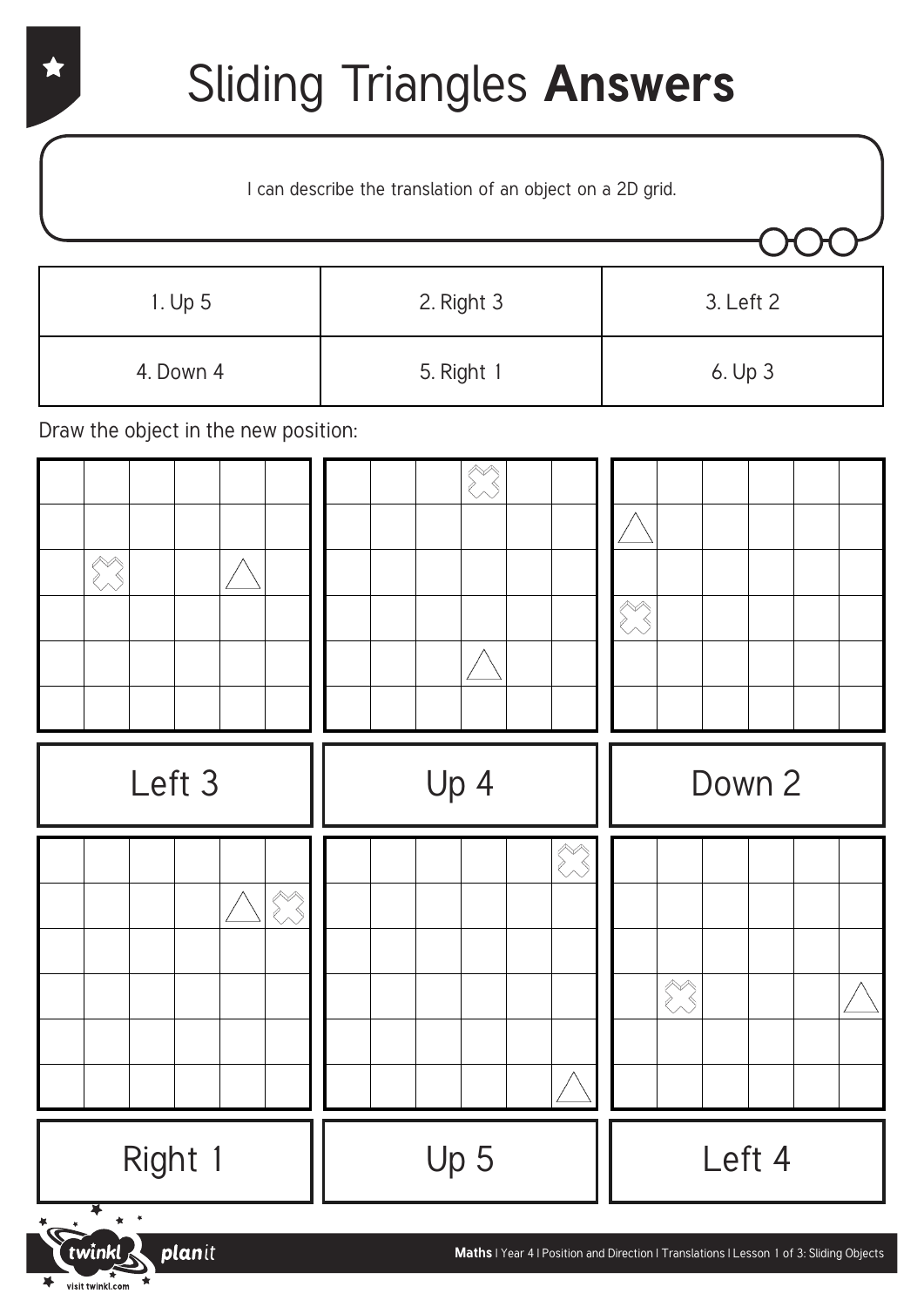$\overline{\phantom{a}}$  visit twinkl.com

## Sliding Triangles **Answers**

I can describe the translation of an object on a 2D grid.

| 1. Left 2, Up 4  | 2. Right 1, Down 3 | 3. Left 4, Down 2  |
|------------------|--------------------|--------------------|
| 4. Right 1, Up 1 | 5. Left 2, Up 3    | 6. Right 4, Down 1 |

| Right 2, Up 3       | Left 4, Down 1 | Right 1, Down 2                                                                         |
|---------------------|----------------|-----------------------------------------------------------------------------------------|
| $\sum_{i=1}^{n}$    |                | $\left\langle \begin{matrix} \nearrow \\ \nearrow \end{matrix} \right\rangle$           |
| Left 5, Up 4        | Right 3, Up 5  | Left 2, Down 3                                                                          |
| Fuvinkl .<br>planit |                | Maths   Year 4   Position and Direction   Translations   Lesson 1 of 3: Sliding Objects |